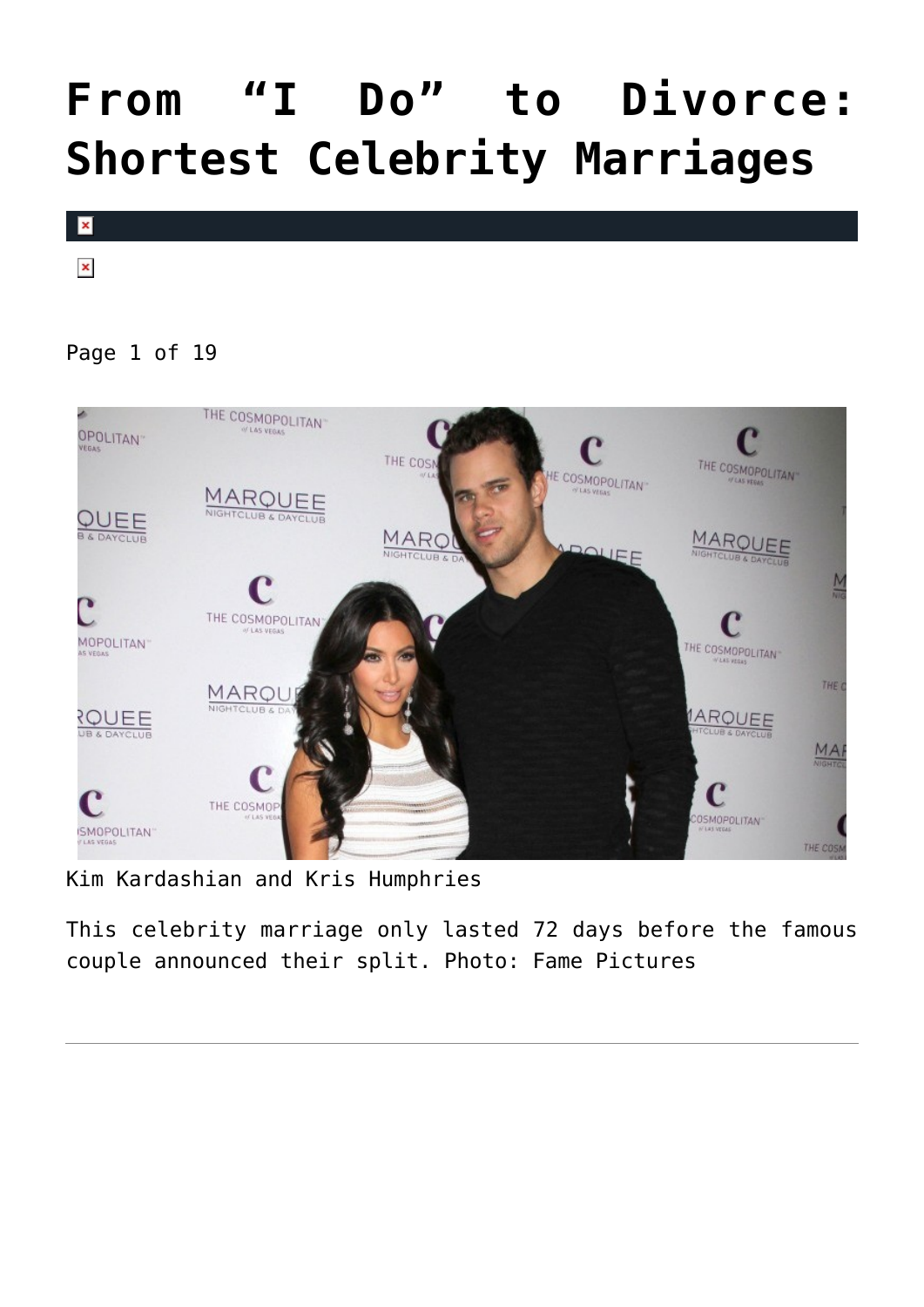# **[OK! Magazine New York Fashion](https://cupidspulse.com/80522/ok-magazine-new-york-fashion-week-celebration/) [Week Celebration](https://cupidspulse.com/80522/ok-magazine-new-york-fashion-week-celebration/)**



 $\pmb{\times}$ 

### Page 1 of 27



Nicky Hilton

# **[Nicky Hilton Is Engaged to](https://cupidspulse.com/79370/nicky-hilton-is-engaged-to-banker-james-rothschild/) [Banker James Rothschild](https://cupidspulse.com/79370/nicky-hilton-is-engaged-to-banker-james-rothschild/)**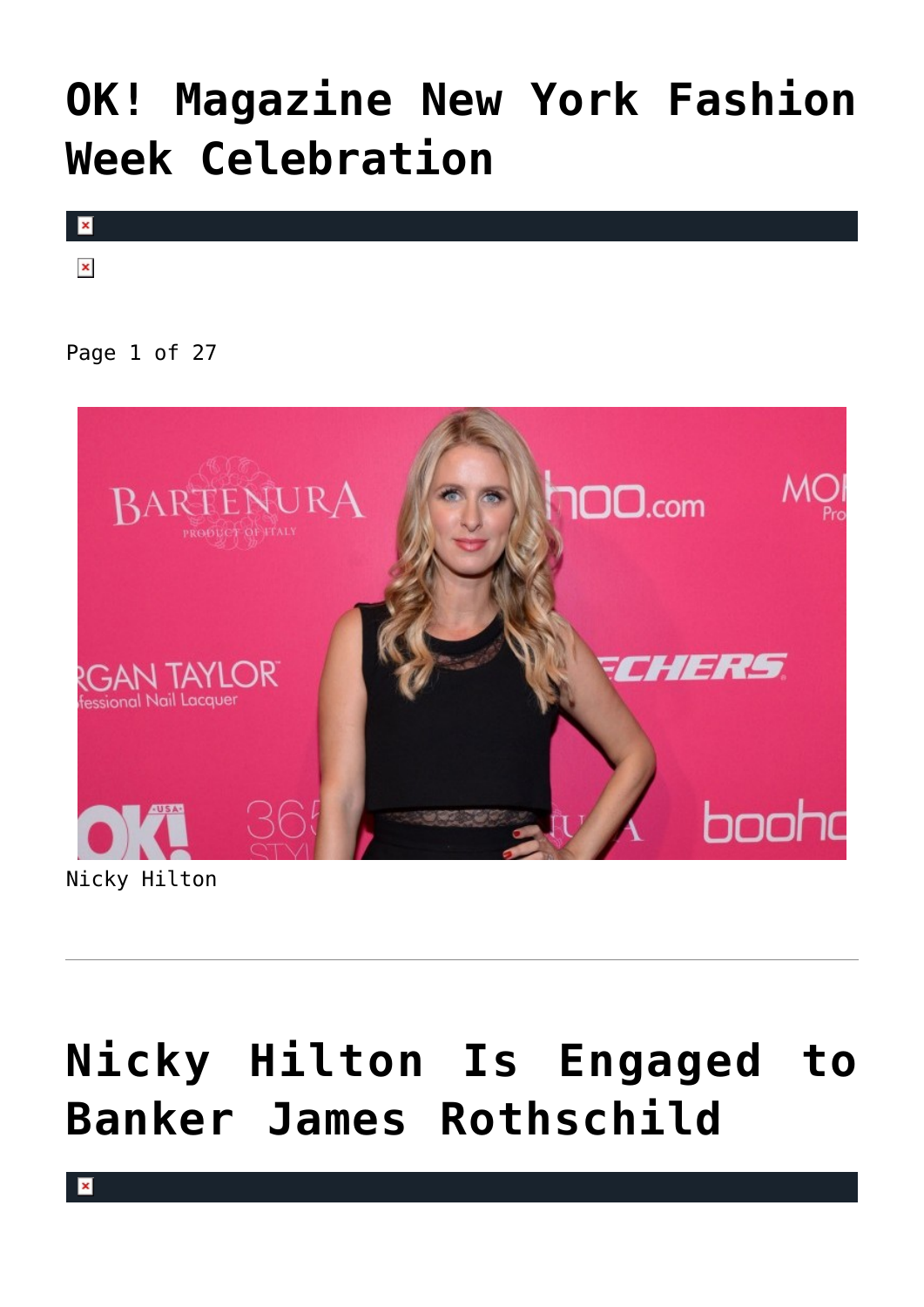## $\boxed{\times}$  By Ann Luther

It was on a yacht floating down Italy's Lake Como where James Rothschild, an European banking heir, got down on one knee and proposed to Nicky Hilton. He did so only after making a quick trip to the States to ask the American hotel heiress' parents for her hand. Hilton's camp told *[People](http://www.people.com/article/nicky-hilton-engaged-james-rothschild),* "They are both very happy." Best wishes to the happy couple!

**How can you incorporate water sports in your marriage proposal?**

### **Cupid's Advice:**

Sometimes it's best to get creative with your marriage proposal, and water sports can be the perfect solution. Cupid has some ideas:

**1. Take a river cruise:** There are a ton of decently affordable evening river cruises in all the major cities. The staff will serve you a nice dinner, there's always dancing, and the sun sets the views are spectacular. The atmosphere and city backdrop create the perfect to pop the question. Not to mention, the photos will be beautiful!

**Related:** [George Clooney is Granted Protection Laws in Lake](http://cupidspulse.com/george-clooney-protection-laws-pre-wedding/) [Como Pre-Wedding](http://cupidspulse.com/george-clooney-protection-laws-pre-wedding/)

**2. Play Marco Polo:** Spend a day by the pool with family and friends. When the time is right, start up a game of Maro Polo and designate your future fiancé as Marco. When it comes down to just you two, hold out the ring and let her find that first. She'll open her eyes to a poolside proposal.

**Related:** [Ciara Calls Off Engagement to Future Due to Cheating](http://cupidspulse.com/ciara-engagement-future-cheating/)

**3. Go Snorkeling:** Go on a mission to collect one beautiful thing from the ocean while snorkeling. She will proudly present a conch shell, but you will trump her with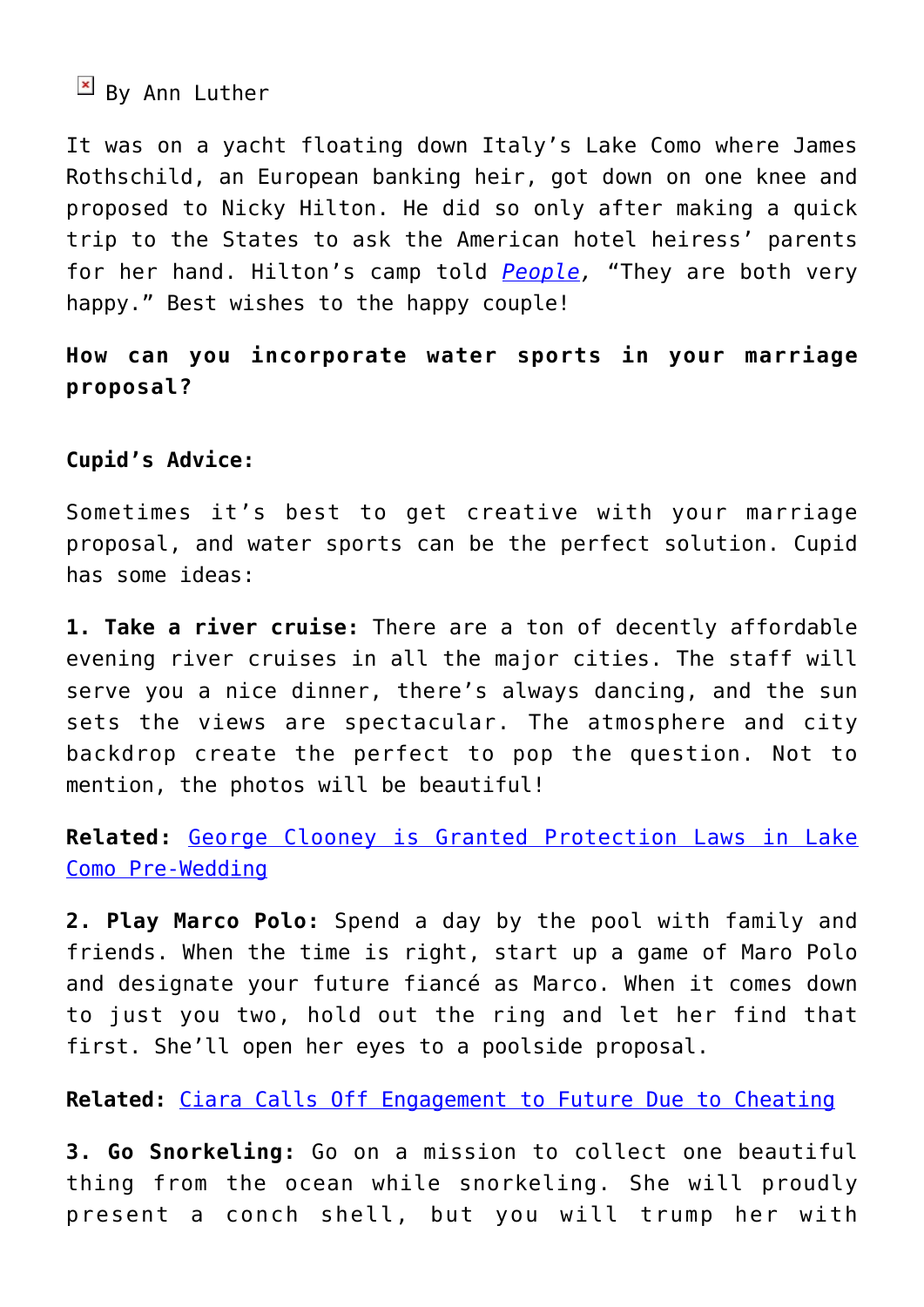the engagement ring you brought with you.

**Was your proposal waterlogged? Share your stories in the comments below!**

## **[Kathy Hilton on Her Marriage:](https://cupidspulse.com/56341/kathy-hilton-marriage-family/) ["I Thank the Lord Every Day —](https://cupidspulse.com/56341/kathy-hilton-marriage-family/) [I'm Very Blessed"](https://cupidspulse.com/56341/kathy-hilton-marriage-family/)**

 $\vert \mathbf{x} \vert$ 

Interview by [Lori Bizzoco](http://cupidspulse.com/104596/lori-bizzoco/). Editorial by Sarah Ribeiro.

Kathy Hilton is no stranger to the spotlight. As a child actor, she played roles on notable programs such as *Happy Days*, *Family Affair*, *The Rockford Files*, and *Bewitched.* Her husband, Richard Hilton, is one of the most high-profile businessmen in the country, and her daughters, Paris and Nicky, have had their share of fame as well. But although you may not see Kathy on the big screen anymore, her life is busier than ever. She works with causes such as Erase MS, the Juvenile Diabetes Research Foundation and the Starlight Children's Foundation. Plus, she designs the Kathy Hilton Collection — "a line of exquisite evening wear for women of all ages that includes an element of high society at affordable prices" — and she does this all while managing a family and keeping her marriage strong.

Life in the public eye can be difficult at times, and maintaining a marriage is just as hard. Hilton met her husband when she was only fifteen years old, and they were married four years later. "We were always together," she shares. "We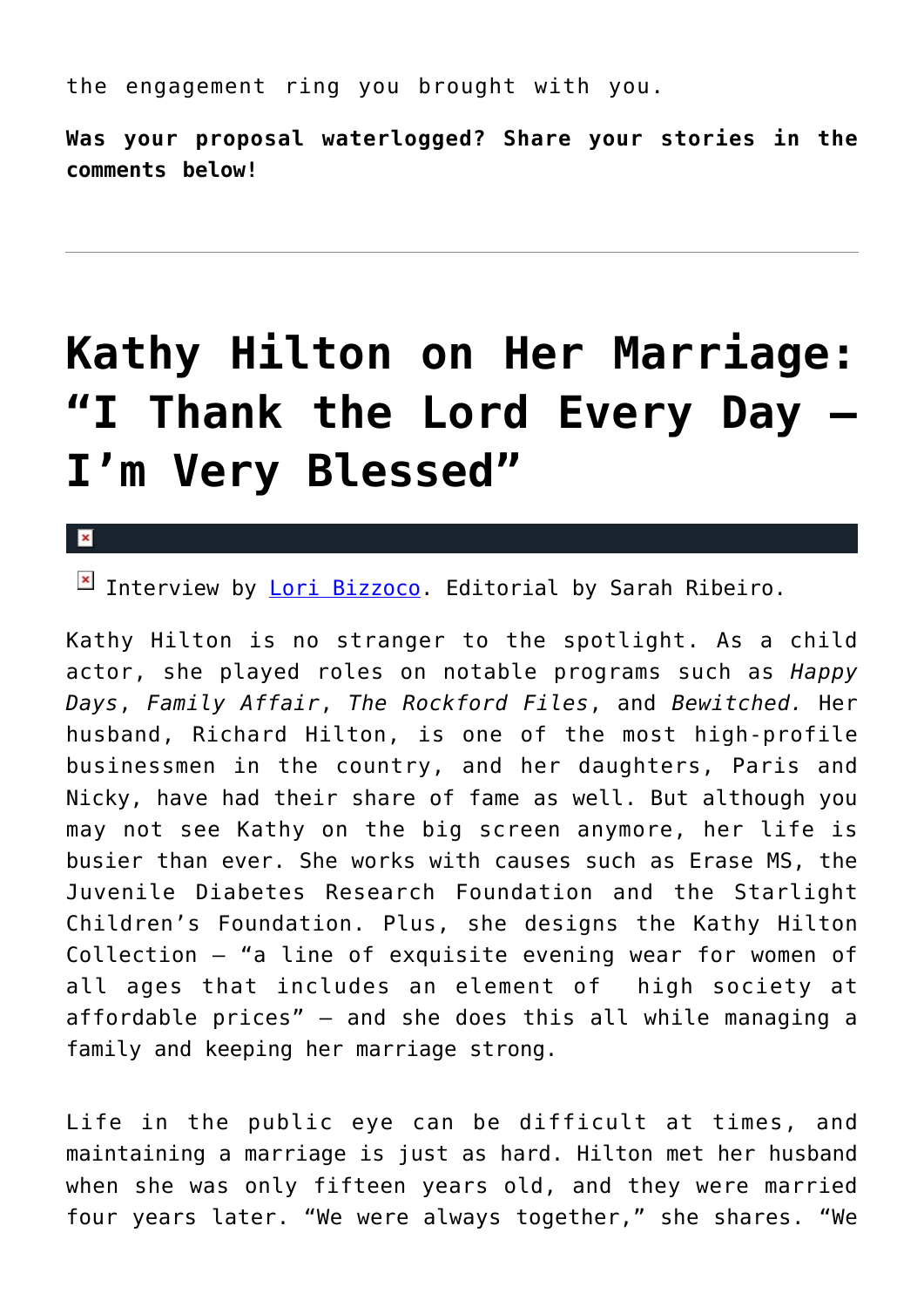grew up together. A lot of people say, 'Oh, young marriages don't work out.' I thank the Lord every day — I'm very blessed."

**Related Link:** [Tips to Win the Love of Someone Rich or Famous](http://cupidspulse.com/7-tips-win-love-of-rich-or-famous/)

After 34 years together, she credits alone time at the start of their marriage for keeping their relationship strong. "We got engaged, and we moved to New York. Having that time alone without *anyone* poking their nose in our business gave us the opportunity to grow. If we had a disagreement, I couldn't just run home to my parents."

And cherishing that alone time keeps their marriage going even now. When they're not balancing their busy careers or hanging out with their four children, they just like being together."We have date nights all the time," the businesswoman reveals. "We enjoy the social life with our friends, but sometimes, we'll both look at each other and go, 'Honey, I'm peopled out!' I'll dress up, and he'll take me out to dinner, or we'll spend some time in private."

The couple will kick off Richard's birthday — Saturday, August 17th — with some "alone time": sitting in traffic on their drive to the Hamptons. "We do the same thing every year. We live in Southampton, so we'll leave from the city. We stop at William Poll Gourmet Foods for sandwiches — they have the best chicken salad with bacon — and pack a picnic to eat while we sit in traffic for nearly three hours." The family plans to dine at The Palm to celebrate.

Of course, the Hiltons expect to be interrupted at times. "We have our own private life, but as I've always told my girls, 'Anything you sign up for in life, there's a price.' There's always people coming up to say hi or ask to get a picture. It's fine — sometimes, we'd rather people just come up and say hi than whisper and point."

**Related Link:** [Ali Landry Talks About Expanding Her Family,](http://cupidspulse.com/ali-landry-palmers-family-marriage/)